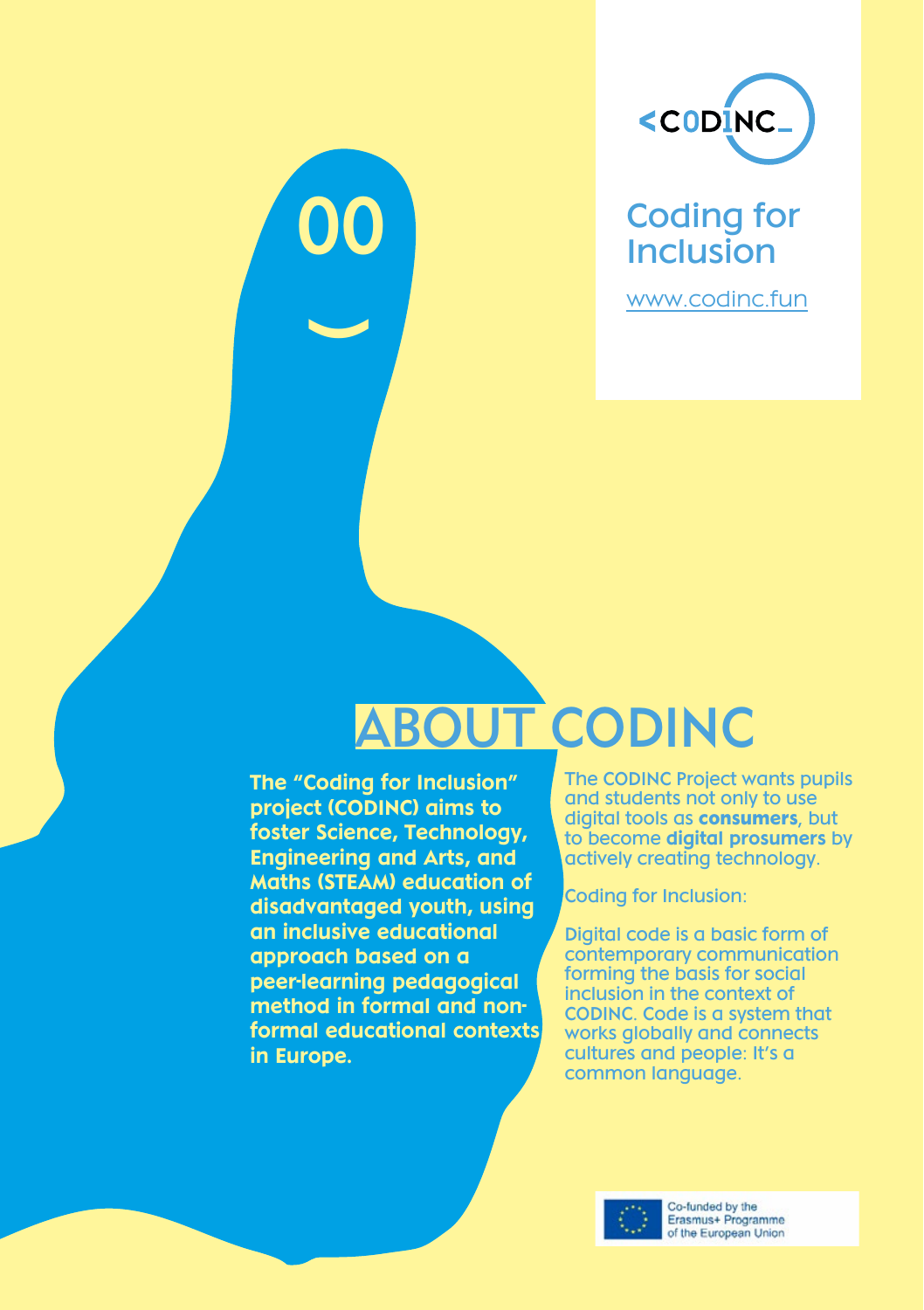01010101010101 <u>ololololololol</u>

01010101010101 01010101010101

01010101

01010101

וחוחוח וסוסומנ 1010101 וסוסומנ

וסוסוטו 1010101

1010101

01010101

01010101

0101

0101

 $\Omega$ 

101

**דסו** 

 $01$ 

 $01$ 

### HOW?

010

010

010.

010

010

010

The CODINC project will provide an opportunity to introduce school students and educators to the STEM concepts by employing **a peer-to-peer learning coding approach** and utilising coding as a means for social inclusion. The project will train youngsters (aged 15-17) in STEAM education and coding, so that they can act as animators for their younger peers (aged 9-12) in schools.

### Best Practice

The project adapts, and scales up an inclusive learning best practice that is based on the **"Capital Digital"** project implemented by project partner Maks in a nonformal educational context.

The CODINC methodology, which builds this Capital Digital project by scaling it up into schools in **5 European countries**, namely Belgium, Cyprus, Germany, Italy and Spain.

### WHY?

Through applying the CODINC methodology, young students will gain and develop their **21st century skills** like communication, collaboration, creativity, problem solving, critical and computational thinking.

010101

010101

|                       | 01010101010101010101010101      |                             |
|-----------------------|---------------------------------|-----------------------------|
|                       | 01010101010101010101010101010   |                             |
|                       | 01010101010101010101010101010   |                             |
|                       | 0101010101010101010101010101010 |                             |
|                       | 0101010101010101010101010101010 |                             |
|                       | 0101010101010101010101010101010 |                             |
|                       | 01010101010101010101010101010   |                             |
|                       | 0101010101010101010101010101010 |                             |
|                       | 01010101010101010101010101010   |                             |
| 01010101              |                                 | 0101010101010               |
| 01010101010101        |                                 | 0101010101010               |
| 01010101010101        |                                 | 0101010101010               |
|                       | 0101010101010101010101010101010 |                             |
| 01010101              |                                 | 0101010101010               |
| 01010101              |                                 | 0101010101010               |
| 01010101              |                                 | 0101010101010               |
| 01010101              |                                 | 010101010101010             |
| 01010101              |                                 | 010101010101010             |
| 01010101              |                                 | 010101010101010             |
| 01010101              |                                 | 0101010101010               |
| 0101010101            |                                 | 010101010101010             |
| 0101                  |                                 | 010101010101                |
| 0101                  |                                 | 0101010101010               |
| 010101                |                                 | 0101010101010               |
| 0101                  |                                 | 010101010                   |
| 0101                  | 0101010101                      |                             |
| $\overline{\text{O}}$ |                                 |                             |
| 0101010101            | 0101010101                      |                             |
| 0101010101            |                                 | 01010101                    |
| 01                    |                                 | 0101010101<br>0101010101010 |
|                       |                                 |                             |
| 0101010101            |                                 | 0101010101<br>0101010101010 |
| 0101 01               |                                 | 01010101010                 |
| 0101010101            |                                 | 0101010101010               |
| 0101010101            |                                 | 0101010101010               |
| 0101 -<br>01          |                                 | 0101010101010               |
|                       |                                 |                             |
| 0101 01               |                                 | 0101010101010               |
| 0101010101            |                                 | 0101010101010               |
| 0101010101            |                                 | 0101010                     |
| 0101010101            |                                 | 0101010                     |
| 0101                  |                                 | 01010                       |
| 0101                  |                                 | 01010                       |
| 0101                  | 01                              | 01010                       |
| 0101                  | 01                              | 0101010                     |
| 0101                  | 01010101                        | 0101010                     |

010101010101010101

### 010101010101

### WHO CAN BENEFIT?

- § **Primary school pupils** (last cycle: 10 to 12 years of age) **and secondary school students** (15 to 18 years of age), particularly from disadvantaged and excluded areas
- § **Primary and secondary school teachers**

### § **Parents**

**Trainers** working with young people (animators, youth workers, etc.) in formal, non-formal and informal settings (schools, telecentres, youth centres, NGOs, training centres etc.)

0101

0101

01010101010

01010101010

01010101010

01010101010

01010101010

01010101010

010101010101

010101010101

010101010101

0101010

§ **Key stakeholders** from formal and non-formal environments: families, youth organisations, civil society organisations, local communities, NGOs, educational institutions and learning providers, public authorities, policy makers, business, etc.

01010101010101 0101010 0101010 01010101010101 0101010 0101010101010101010101010 010101010101010101010101010 010101010101010101010101010

> 1010 1010.

1010.

1010

1010

1010. 1010

01010.

1010

1010.

1010

01010

01010

01010

01010

01010

### **OUTCOMES**

- 150 students in 5 countries will be trained to teach coding to their younger peers
- 150 students in 5 countries will have 4 weeks work experience (first time for most of them)
- § 480 pupils in 5 countries will learn the basics of coding, robotics and making apps in a playful way
- 36 teachers in 5 countries will be trained to develop coding activities in their schools

 $01$ 

 $01$ 01010101010101010101010

\_01010101010101010101010

0101

0101

 $\Omega$  $01$ 

 $01$ 

 $\Omega$ 

 $\Omega$ 

n.

 $0101$ 

0101

0101

0101

0101

0101

0101

0101

010101

- 0101

010101

01010

 $\Omega$ 0101010101010

 $\overline{0}$